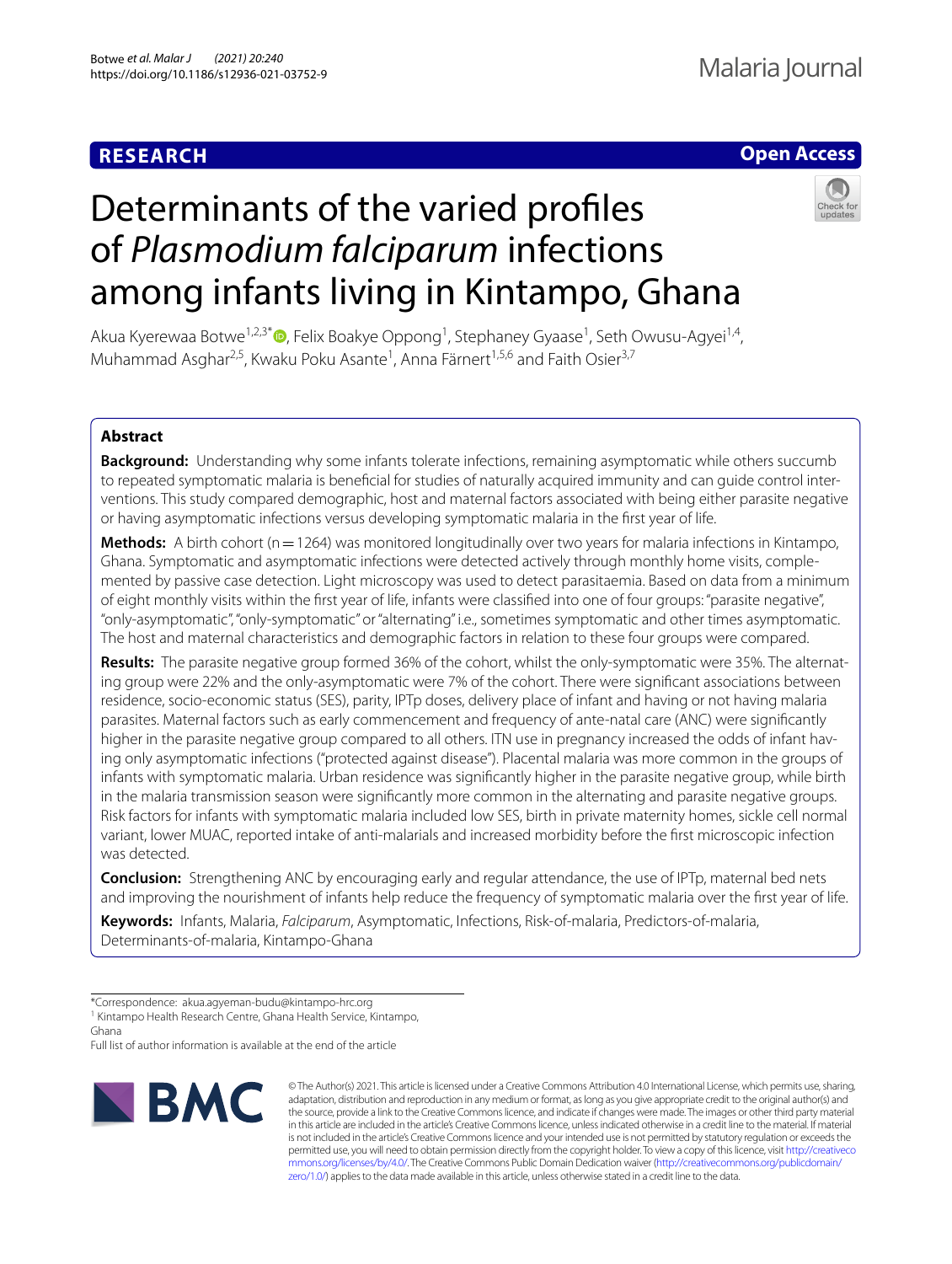## **Background**

Malaria is still a disease of public health concern, with high morbidity and mortality predominantly in children under the age of fve [\[1](#page-10-0)]. Morbidity in children is often accompanied by signs and symptoms that range from mild to severe [\[2](#page-10-1), [3](#page-10-2)]. However, infections can also be asymptomatic  $[4–7]$  $[4–7]$  $[4–7]$  $[4–7]$ . Although infants have a low risk of symptomatic malaria and frequent asymptomatic infections [\[5,](#page-10-5) [6](#page-10-6)], the risk factors associated with these diverse outcomes have not been studied in detail [\[8\]](#page-10-7).

Fetal haemoglobin, maternal IgG antibodies, lactoferrin and secretory IgA in breast milk have all been reported to be associated with a lower risk of symptomatic malaria in infancy  $[9-12]$  $[9-12]$ . However, these factors are often studied separately in young infants below 6 months  $[8-10, 10]$  $[8-10, 10]$  $[8-10, 10]$ [12\]](#page-10-9). Older infants from 6 to 12 months are usually stud-ied alongside children under the age of five [\[7](#page-10-4), [13](#page-10-11), [14](#page-10-12)]. Thus, only a few studies focus on the full range of infancy, i.e., from birth up to 12 months of age, or have sufficient power to examine risk factors for symptomatic malaria [[11,](#page-10-13) [15](#page-10-14)[–17](#page-10-15)]. Additionally, only a handful of maternal or extrinsic factors are routinely assessed [[8,](#page-10-7) [13](#page-10-11), [15](#page-10-14)[–20](#page-10-16)]. Consequently, factors that predispose infants born in malaria endemic settings to being either parasite negative or asymptomatic versus developing symptomatic malaria throughout the frst year of life are not well understood.

Overcoming misclassifcation bias in longitudinal studies in malaria endemic areas is challenging because ascertainment of the timing and frequency of exposure (for example to infectious mosquito bites) cannot be obtained without repeated sampling; this is particularly difficult in studies involving infants and young children. Consequently, individuals classifed together as "immune" to symptomatic malaria are typically either not yet exposed to mosquito bites, and thus their malaria status unclear, or asymptomatically infected, or genuinely immune i.e., clear infections without treatment [[21](#page-10-17), [22](#page-10-18)]. As a result of these potential misclassifcations, the true burden of asymptomatic malaria is often underestimated, compounded further by the sensitivity of parasite detection methods [\[23,](#page-10-19) [24\]](#page-10-20), which could overall confound the analysis of risk factors.

Ghana is currently considered by the World Health Organization (WHO) as one of eleven countries globally with the highest malaria burden [[1](#page-10-0)]. Understanding the risk factors that predispose infants to remaining parasite negative or asymptomatic versus developing symptomatic malaria could complement malaria control efforts. Thus, the risk of developing malaria, diagnosed by light microscopy, among infants born to mothers in a high transmission area of Ghana was assessed, and it was observed that the incidence of all episodes of parasitaemia and clinical malaria were lowest among infants born to primigravida mothers who were negative for placental malaria [[25\]](#page-10-21). Following analyses of the malaria infection profles during the entire frst year of life, a large proportion of infants were consistently parasite negative [[26\]](#page-10-22). Of the infants with detectable parasitaemia, by light microscopy, a small proportion developed only asymptomatic infections which spontaneously cleared without treatment (designated "only-asymptomatic"). Signifcantly larger proportions developed either symptomatic malaria (designated "only-symptomatic") or a mixture of both asymptomatic and symptomatic infections (designated "alternating") [[26\]](#page-10-22). An extension of these studies with a detailed comparison of the risk factors infuencing susceptibility to symptomatic malaria using these four groups is presented here. In this study, a wide range of host, demographic and maternal factors and parasite parameters associated with being either asymptomatic or parasite negative (potentially immune) versus developing either symptomatic or alternating malaria (susceptible to disease) through the entire frst year of life has been examined.

## **Methods**

## **Study location and design**

This study was carried out in the Kintampo North Municipality (KNM) and Kintampo South Districts (KSD) in the Bono East Region of Ghana. The study area covers 7162 square kilometres of land. Malaria transmission is perennial in the study area, rising from April to October [[27](#page-10-23), [28\]](#page-10-24). At the time of the study, the municipality and districts consisted of 156 villages with a resident population of approximately 1,34,970 people [[29\]](#page-10-25).

A birth cohort study involving pregnant women and their infants was conducted between November 2008 and January 2011 in KNM and KSD  $[25]$  $[25]$ . The cohort consisted of 1854 infants who were followed up in monthly scheduled home visits and unscheduled clinic visits for blood and clinical assessments  $[26]$  $[26]$ . The follow up ended at 12 months of age, or when the infant exited the study due to migration, death, voluntary withdrawal, or ending of the study  $[26]$ .

## **Sampling and data collection**

At delivery, placental tissues and cord blood samples were collected in addition to recording the birth weight of the newborns as previously described [\[27](#page-10-23)]. Each child was visited in a monthly follow up at home by trained field staff who completed standard questionnaires documenting demographics, malaria-related parameters and previous illnesses of the 'index' infant. The care-givers were encouraged to bring the infant to the study clinic for health assessments, blood sampling and to complete a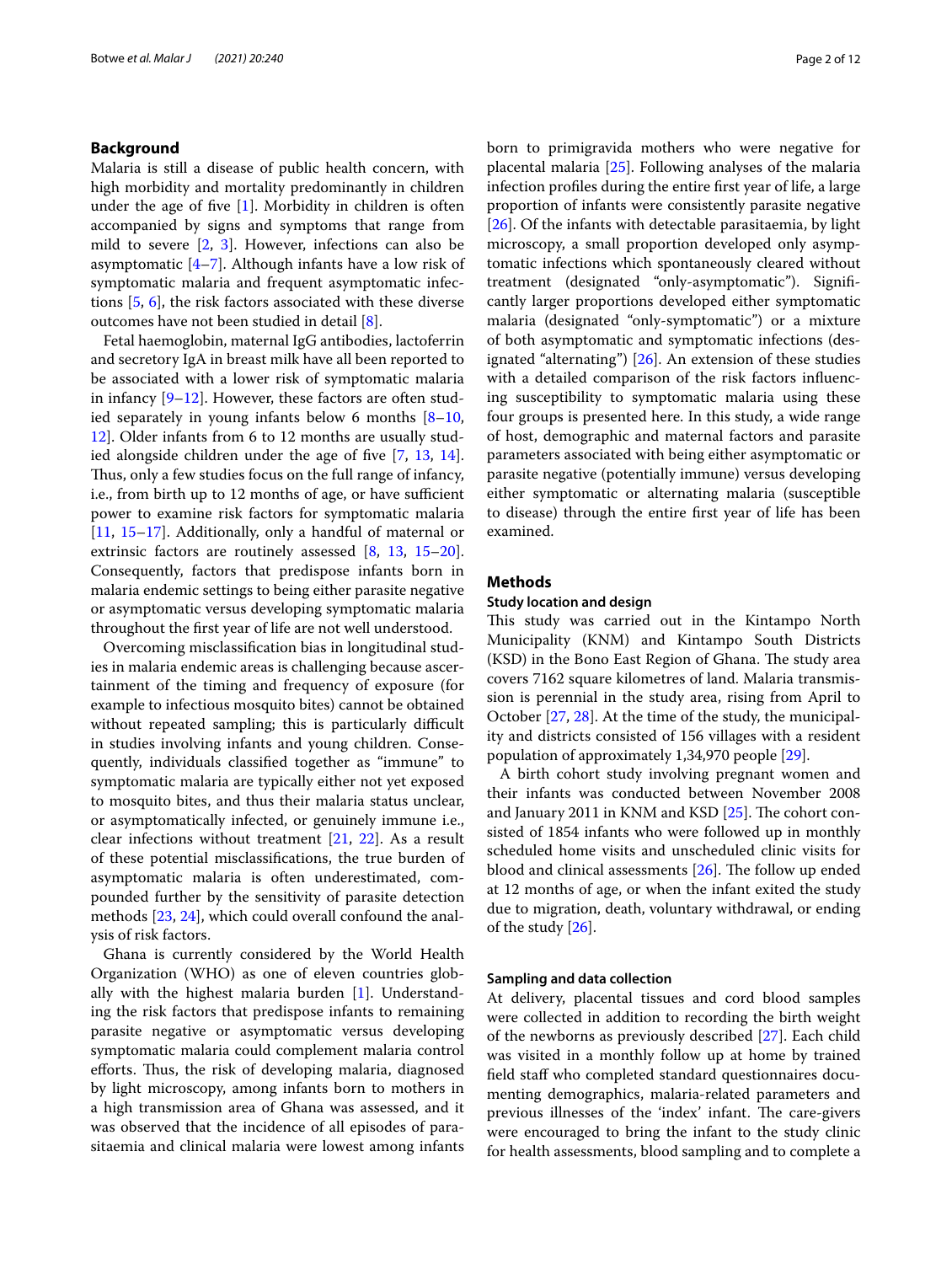standard questionnaire, if the infant became unwell anytime between the home visits.

Blood samples drawn from infants during home and clinic visits were used to prepare Giemsa-stained thin and thick blood flms that were examined for malaria parasites using light microscopy. Filter paper (FTA®) blood-spots were collected on all visits. Sickle cell variants (HbASC) and glucose-6-phosphate dehydrogenase (G6PD) defciency amongst the frst 900 infants recruited into the birth cohort study were analysed by polymerase chain reaction (PCR) and restriction fragment length polymorphisms (RFLP) based methods [\[28,](#page-10-24) [29\]](#page-10-25). Details of enrollment and sample collection from mothers have been previously described [[30](#page-10-26), [31\]](#page-10-27).

## **Longitudinal profles of asymptomatic infections and symptomatic malaria**

The longitudinal profiles of asymptomatic infections and symptomatic malaria in the frst year of life have been recently reported [\[26\]](#page-10-22). Briefy, symptomatic malaria was adapted from the WHO and defned as a microscopy positive reading together with a history of reported fever or elevated temperature (determined as  $\geq$  37.5 °C) and illnesses/symptoms (such as vomiting, chills, fever, diarrhoea, cough, difficulty breathing, blood in urine or inability to suckle, drink or eat) within the past 48 h or subsequent seven days after parasite detection during either the scheduled home or unscheduled clinical visit [[1,](#page-10-0) [32](#page-10-28)]. Asymptomatic infections were defned as parasite positive by microscopy at the monthly scheduled home visits with temperature <  $37.5$  °C and neither reported fever, illnesses nor unscheduled clinical visits in the preceding 48 h or subsequent seven days after detecting parasites [[27\]](#page-10-23).

From birth to twelve months of age, 1264 infants had eight or more of the monthly scheduled home visits and they were categorized into four main groups as previously described [[27](#page-10-23)]. Briefy, infants who did not have malaria parasites detected throughout follow up visits were designated "parasite negative". Infants who were asymptomatic when malaria parasites were detected on any scheduled home visits were assigned "only-asymptomatic" status. Infants who had symptomatic malaria on any occasion when parasites were detected were assigned "only-symptomatic" status, while those who had both asymptomatic infections and symptomatic malaria intermittently were assigned an "alternating" status [[27\]](#page-10-23).

## **Statistical analyses**

Chi square and Fisher's exact tests were used to determine the association between malaria related parameters before and at frst infection. Univariate and multivariate logistic regression models were used to compare risk factors of parasitemia between and within the groups of infants. Generalized estimating equations with robust standard errors were used to obtain population-averaged estimates and to address correlations present in the data [[33\]](#page-10-29).

To identify the determinants of anti-disease immunity in exposed infants, the only-asymptomatic group were considered potentially immune to malaria following infection, and those in the only-symptomatic and alternating groups were combined and considered susceptible to malaria. The characteristics of the potentially immune and susceptible groups were described with regards to demographic, host and maternal-related factors. The differences in the distribution of exposure variables were examined: gender, birth weight, transmission season at birth, sickle cell status, G6PD phenotypes, gestational age, anti-malarial use before the frst diagnosed infection, mid-upper arm circumference (MUAC) at frst infection, insecticide treated bed net (ITN) use by infant, residence, place of delivery of infant, socio-economic status (SES), ITN usage by mother during pregnancy, age of mother, placental malaria, gravidity, doses/directly observed therapy of intermittent preventive treatment during pregnancy (IPTp), number of ante-natal care (ANC) visits and number of tetanus immunizations received by mother during pregnancy.

For each group, a univariate model was frst ftted to exposure variables, thereafter, signifcant predictors were included in multivariate analyses. Confounders included in the modelling were placental malaria, residence, ITN use by mother during pregnancy, socio-economic status (SES) and anti-malarial use before a frst detected infection. SES was estimated using principal component analyses. The time to first infection was assessed per group using Kaplan–Meier curves, and to identify the efects of haemoglobinopathies. The second child of every twin birth was excluded to prevent clustering effects. Estimates with  $p$ -values < 0.05 were considered statistically signifcant. Data were analysed using Stata Version 14 (STATA Corporation, College Station, TX).

## **Results**

## **Characteristics of the cohort**

The dynamics of infections, and parasite densities have been previously described in more detail for the cohort [[26\]](#page-10-22). Briefy, among the 1264 infants, 459 (36%) were repeatedly "parasite negative", 87 (7%) were "only-asymptomatic", 444 (35%) were "only-symptomatic" and 274 (22%) had both asymptomatic and symptomatic infections intermittently and referred to as the "alternating" group (Fig. [1](#page-3-0)). Infants in the alternating group had a higher total number and cumulative incidence of infection and were younger at their frst infection compared to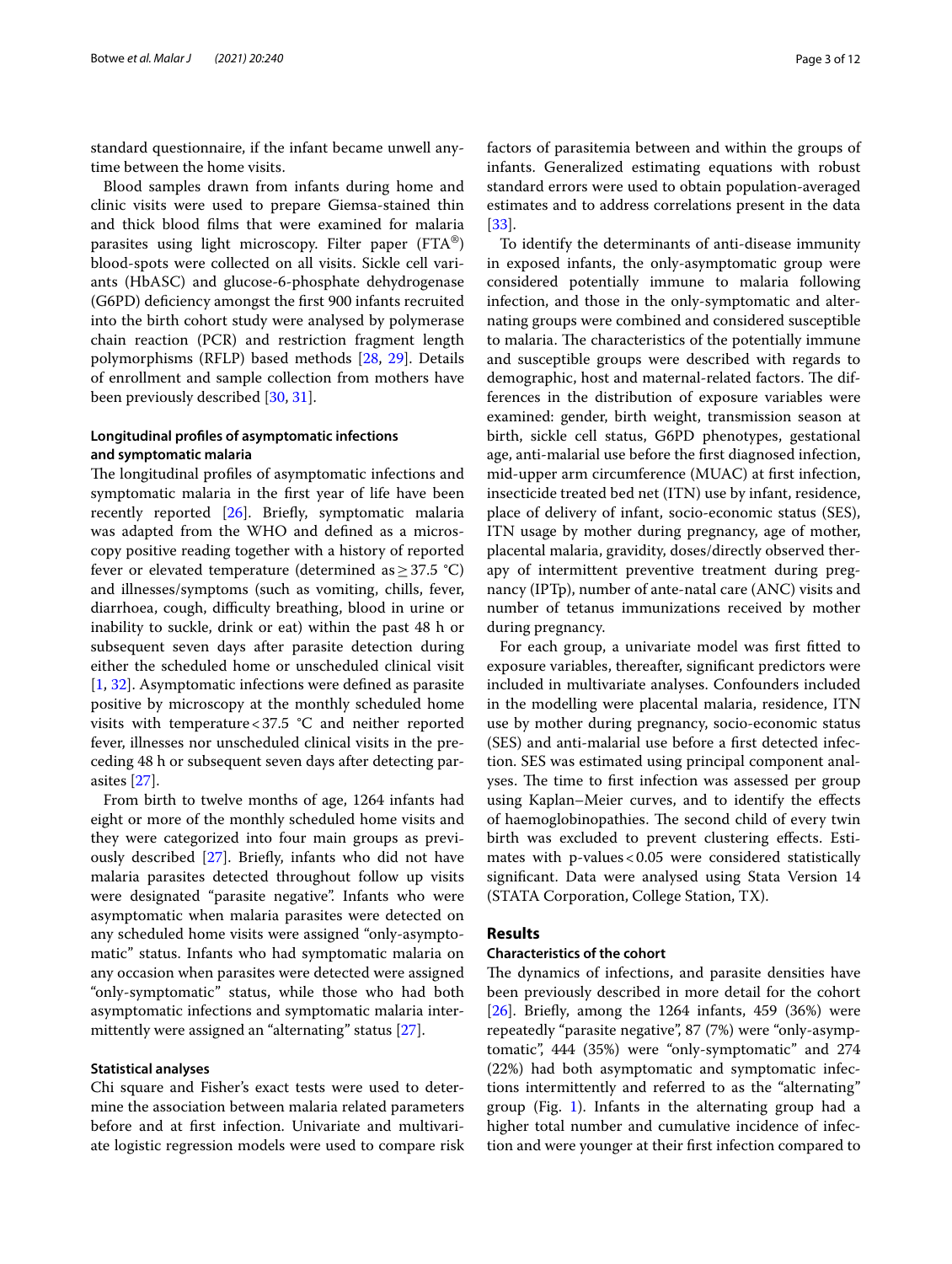

<span id="page-3-0"></span>the other groups of infants having malaria parasites. The parasite densities were lowest for the only-asymptomatic group and highest for the only-symptomatic group [[26\]](#page-10-22).

## **Diferences in host, maternal and parasite parameters between the four groups of infants**

Examination of infants before their frst infection showed that among those having malaria parasites, the onlyasymptomatic group had fewer reports of past fevers, less elevated temperature and illnesses, compared to the only-symptomatic or alternating groups (Table [1\)](#page-4-0).

There were significant differences in past fevers, elevated temperature and illnesses when the only-asymptomatic and only-symptomatic were compared, but not when the only-asymptomatic and alternating infants were compared (Table [1](#page-4-0)). Caregivers reported lower intake of anti-malarials before the frst diagnosed infection for infants in the only-asymptomatic group (3%) compared to the alternating (23%) or only-symptomatic group (63%) ( $p < 0.001$ ) (Table [1\)](#page-4-0). The parasite negative group had the highest residency in urban areas (28%)  $(p<0.001)$  while among infants with malaria parasites the only-asymptomatic group had the highest residency in urban areas  $(p < 0.001)$  $(p < 0.001)$  (Additional file 1). The

distribution of other factors including SES, ANC visits, placental malaria, place of birth, frequency of tetanus immunizations and IPTp doses were signifcantly dissimilar between the parasite negative versus any other infant group (Additional fles [1](#page-9-0), [2\)](#page-9-1).

## **Immune (only‑asymptomatic) versus susceptible (alternating and only‑symptomatic)**

Fevers and illnesses before the frst detected infection were signifcantly lower in the only-asymptomatic group compared to the susceptible group. Anti-malarial use before the frst detected infection was also lower in the immune group (3%) compared to the susceptible group  $(47.8%)$  (p < 0.001) (Table [2](#page-5-0)). There was a significant association between SES, placental malaria, ITN usage during pregnancy or IPTp usage and having only-asymptomatic infections or being susceptible to malaria (Table [2](#page-5-0)). While few infants in the only-asymptomatic group were in poor, poorer and most poor (low SES) households, more infants in the susceptible group were in the low SES households  $(p < 0.001)$  (Table [2\)](#page-5-0). The proportion of mothers who did not have placental malaria within the onlyasymptomatic group was higher (67%) than within the susceptible group (61%) and chronic placental malaria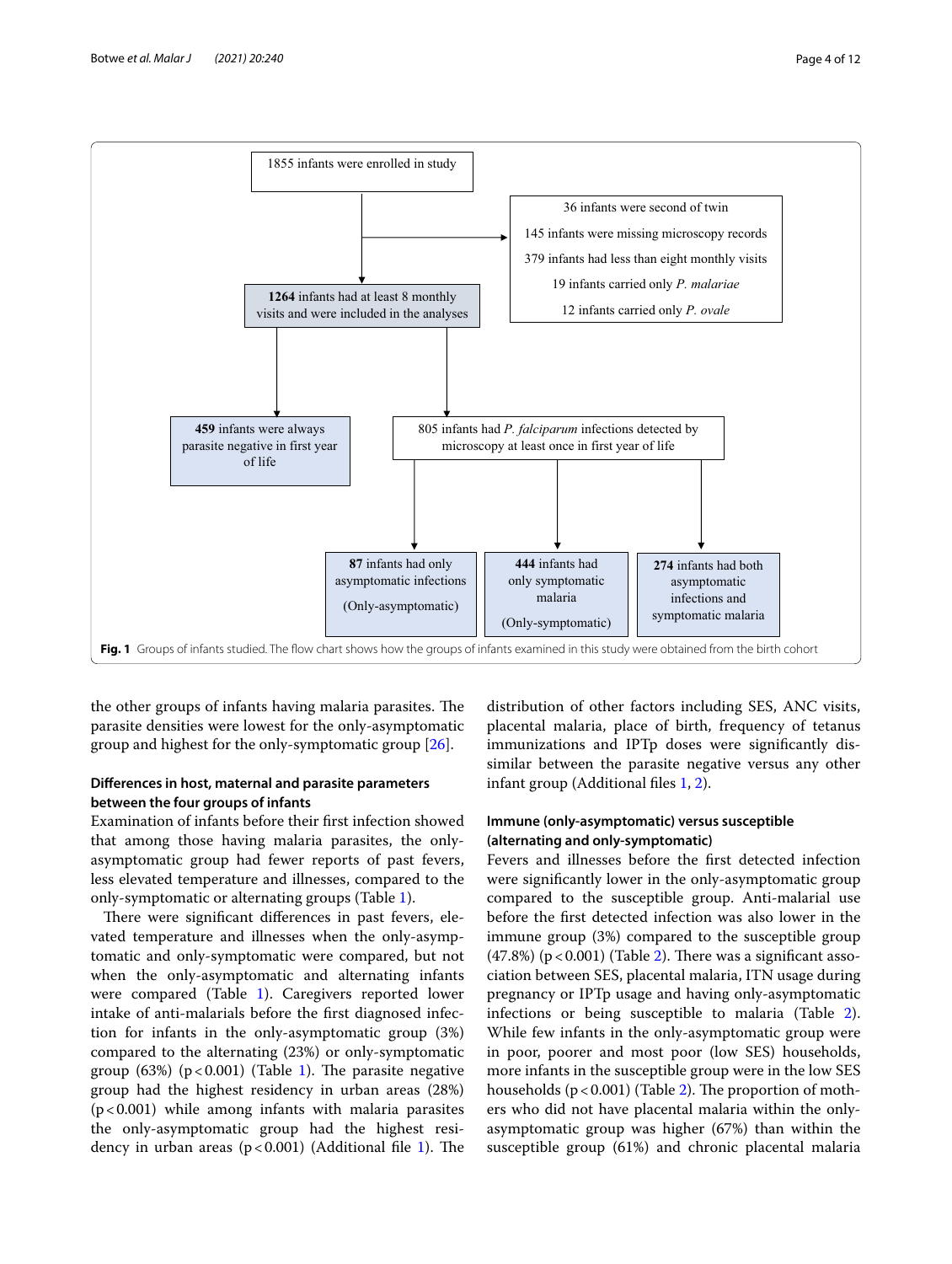| Characteristic                         | Level            | Only-<br>asymptomatic<br>$n = 87$<br>n(%) | Only-<br>symptomatic<br>$n = 444$<br>n(%) | Alternating<br>$n = 274$<br>n(%) | Overall p-value | Only-<br>asymptomatic<br>vs only-<br>symptomatic<br>p-value | Only-<br>asymptomatic<br>vs alternating<br>p-value |
|----------------------------------------|------------------|-------------------------------------------|-------------------------------------------|----------------------------------|-----------------|-------------------------------------------------------------|----------------------------------------------------|
| Clinical visits                        | Yes              | 86 (98.9)                                 | 444 (100)                                 | 271 (98.9)                       | 0.043           | 0.164                                                       | 0.670                                              |
| before the first<br>infection          | <b>No</b>        | 1(1.1)                                    | 0(0.0)                                    | 3(1.1)                           |                 |                                                             |                                                    |
| Reported fever <sup>a</sup>            | Yes <sup>a</sup> | 38 (43.7)                                 | 281 (63.3)                                | 118(43.1)                        | < 0.001         | 0.001                                                       | 0.920                                              |
| before the first<br>infection          | <b>No</b>        | 49 (56.3)                                 | 163 (36.7)                                | 156 (56.9)                       |                 |                                                             |                                                    |
| Flevated <sup>b</sup> tem-             | Yesb             | 12(13.8)                                  | 117(26.4)                                 | 39 (14.2)                        | < 0.001         | 0.013                                                       | 0.918                                              |
| perature before<br>the first infection | <b>No</b>        | 75 (86.2)                                 | 327 (73.6)                                | 235 (85.8)                       |                 |                                                             |                                                    |
| Illness before first                   | Yes              | 34 (39.1)                                 | 308 (69.4)                                | 126 (46.0)                       | < 0.001         | < 0.001                                                     | 0.259                                              |
| infection                              | No               | 53 (60.9)                                 | 136 (30.6)                                | 148 (54.0)                       |                 |                                                             |                                                    |
| Anti-malarial use                      | Yes              | 3(3.4)                                    | 279 (62.8)                                | 64 (23.4)                        | < 0.001         | < 0.001                                                     | < 0.001                                            |
| before the first<br>infection          | <b>No</b>        | 84 (96.6)                                 | 165 (37.2)                                | 210 (76.6)                       |                 |                                                             |                                                    |
| MUAC (cm) at first<br>infection        | Median (IQR)     | 14.2 (13.2, 15.3)                         | 14.3 (13.5, 15.0)                         | 14.0 (13.2, 15.0)                | 0.040           | 0.849                                                       | 0.217                                              |

## <span id="page-4-0"></span>**Table 1** Malaria related parameters before and at frst infection

<sup>a</sup> Fever is reported in past 48 h by mother on clinical visits

<sup>b</sup> Elevated temperature is measured temperature above 37.5 °C on the day of home or clinical visit

MUAC=mid-upper arm circumference (measure for assessing malnutrition)

was absent in the only-asymptomatic group  $(p=0.010)$ (Table [2](#page-5-0)).

ITN use during pregnancy was higher among mothers of the only-asymptomatic group (61.2%) compared to usage by mothers of the susceptible group (48.9%)  $(p=0.028)$ ; and fewer mothers of the only-asymptomatic group received IPTp DOTs (90%) compared to the susceptible group (96%) ( $p=0.024$ ) (Table [2\)](#page-5-0). After adjusting for placental malaria, SES, ITN usage during pregnancy and residence, and compared to infants from least poor (highest SES) households, those from most poor (lowest SES) households had reduced odds (adjusted OR 0.21, 95% CI 0.09-0.46; p<0.001) of having only-asymptomatic infections (Fig. [2\)](#page-6-0). Compared to infants whose mothers did not use ITN during pregnancy, those whose mothers used ITN had an increased odds (adjusted OR 1.62, 95% CI 1.01–2.58;  $p = 0.044$ ) of having only-asymptomatic infections ('immune to disease') (Fig. [2](#page-6-0)).

## **Parasite negative versus parasite positive**

The only-asymptomatic, only-symptomatic and alternating groups were combined as a single group of infants with parasite infections and compared with the parasite negative group. Signifcant associations between residence, SES, parity, IPTp doses or the place of delivery of infant and having or not having parasites were observed (Additional fle [3](#page-9-2)). Fewer infants within the parasite negative group (10%) were resident in rural areas compared

to the positive group  $(28%)$  (p < 0.001) (Additional file [3](#page-9-2)). While few infants in the parasite negative group had low SES, more infants in the parasite positive group had low SES ( $p < 0.001$ ). The proportion of primigravid within the parasite negative was more (19%) compared to the primigravid in the parasite positive group  $(17%)$  (p=0.024). More pregnant women received three IPTp doses in the parasite negative group (61%) compared to the parasite positive group (58%) ( $p=0.004$ ), and more infants of the parasite negative group (70%) compared to the parasite positive group (58%) were delivered in a health facility  $(p=0.001)$  (Additional file [3](#page-9-2)).

## **Risk of having a specifc profle of infection**

Compared to the only-asymptomatic group, the risk of having an infection was lower for the only-symptomatic group (adjusted OR 0.77, 95% CI 0.62–0.96;  $p = 0.019$ ) than the alternating group (adjusted OR 2.21, 95% CI 1.80–2.72;  $p < 0.001$ ) (Table [3](#page-6-1)).

In the only-asymptomatic group, infants from low SES households had an increased risk of infection compared to those from the highest SES households (Table [4\)](#page-7-0). In the only-symptomatic group, infants with higher MUAC had a reduced risk of symptomatic malaria (adjusted OR 0.98, 95% CI 0.97–0.99;  $p = 0.005$ ), while infants from low SES households compared to those from the highest SES households had increased risk of infection (Table [4\)](#page-7-0). The factors which reduced the risk of alternating between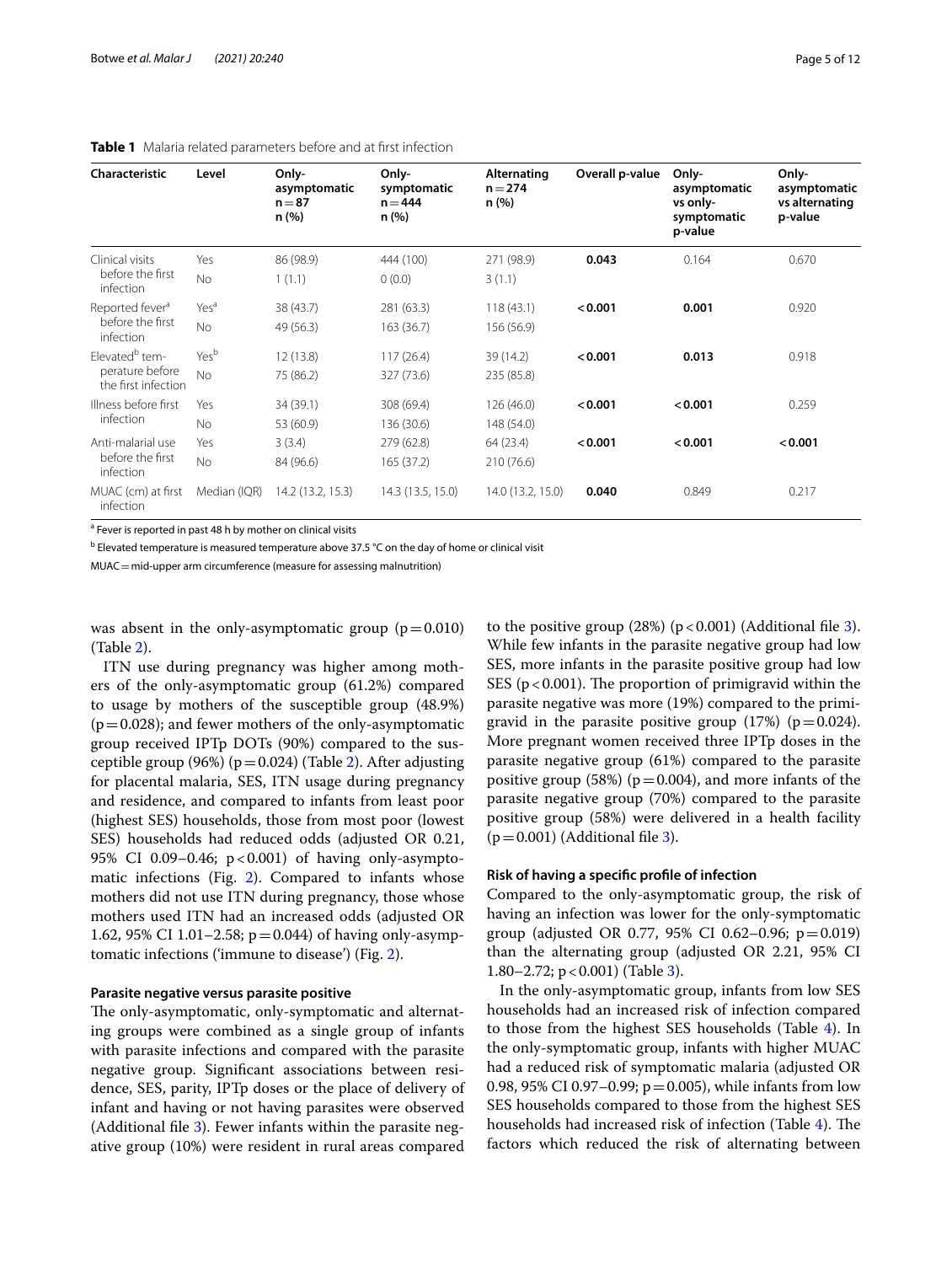| Characteristic                           | Level      | Only-asymptomatic<br>$n = 87$<br>n (%) | Only-symptomatic and<br>alternating<br>$n = 718$<br>n(%) | p-value |
|------------------------------------------|------------|----------------------------------------|----------------------------------------------------------|---------|
| Reported fever before first infection    | Yes        | 38 (43.7)                              | 399 (55.6)                                               | 0.035   |
|                                          | <b>No</b>  | 49 (56.3)                              | 319 (44.4)                                               |         |
| Illness before first infection           | Yes        | 34 (39.1)                              | 434 (60.4)                                               | < 0.001 |
|                                          | <b>No</b>  | 53 (60.9)                              | 284 (39.6)                                               |         |
| Anti-malarial use before first infection | Yes        | 3(3.4)                                 | 343 (47.8)                                               | < 0.001 |
|                                          | <b>No</b>  | 84 (96.6)                              | 375 (52.2)                                               |         |
| Socio-economic status                    | Least poor | 20(23.0)                               | 68 (9.5)                                                 | < 0.001 |
|                                          | Less poor  | 19(21.8)                               | 124 (17.3)                                               |         |
|                                          | Poor       | 20(23.0)                               | 160(22.3)                                                |         |
|                                          | Poorer     | 17(19.5)                               | 167(23.3)                                                |         |
|                                          | Most poor  | 11(12.6)                               | 199 (27.7)                                               |         |
| IPTp, DOTs                               | Yes        | 73 (90.1)                              | 660 (95.8)                                               | 0.024   |
|                                          | <b>No</b>  | 8(9.9)                                 | 29(4.2)                                                  |         |
| Overall ITN use during pregnancy         | Yes        | 52(61.2)                               | 345 (48.6)                                               | 0.028   |
|                                          | <b>No</b>  | 33 (38.8)                              | 365 (51.4)                                               |         |
| ITN use during pregnancy in rural areas  | Yes        | 43 (59.7)                              | 299 (46.6)                                               | 0.035   |
|                                          | <b>No</b>  | 29 (40.3)                              | 342 (53.4)                                               |         |
| Placental malaria overall                | Negative   | 58 (66.7)                              | 436 (60.7)                                               | 0.010   |
|                                          | Past       | 23 (26.4)                              | 227 (31.6)                                               |         |
|                                          | Chronic    | 0(0.0)                                 | 38(5.3)                                                  |         |
|                                          | Acute      | 6(6.9)                                 | 17(2.4)                                                  |         |
| Placental malaria in rural areas         | Negative   | 51 (68.9)                              | 398 (61.4)                                               | 0.021   |
|                                          | Past       | 18(24.3)                               | 199 (30.7)                                               |         |
|                                          | Chronic    | 0(0.0)                                 | 35(5.4)                                                  |         |
|                                          | Acute      | 5(6.8)                                 | 16(2.5)                                                  |         |

<span id="page-5-0"></span>**Table 2** Distribution of signifcant factors in immune versus susceptible infants

The bold emphasis of p-values indicate signifcant diferences in exposure variables in relation to the outcomes which were compared

IPTp=intermittent preventive treatment during pregnancy; DOTs=directly observed therapy; ITN=insecticide treated bed net

asymptomatic infections and symptomatic malaria were urban residence compared to rural (adjusted OR 0.76, 95% CI 0.60–0.96;  $p = 0.022$ ) and higher MUAC (adjusted OR 0.98, 95% CI 0.97-0.99;  $p < 0.001$ ). The age of mother somewhat increased the risk of infection for infants in the alternating group (adjusted OR 1.01, 95% CI 1.00– 1.03;  $p = 0.047$ ) (Table [4\)](#page-7-0). Similar to the other groups of infants having malaria parasites, low socio-economic status compared to the highest increased the risk of infections for infants in the alternating group (Table [4\)](#page-7-0).

## **Association between infections and haemoglobinopathies**

Among infants in all three infection groups namely: onlyasymptomatic, only-symptomatic and the alternating, the survival curves for infants with normal red blood cells, compared to those with sickle cell trait or disease were similar prior to three months of age (Additional fle [4](#page-9-3)a– c). In the alternating group, the risk of frst malaria infection was signifcantly higher among infants with normal red blood cells compared to those with sickle cell trait or disease (HR: 1.52, 95% CI 1.04–2.21, p value=0.029) (Additional file  $4a$  $4a$ ). The risk of first malaria infection were similar when comparing infants with G6PD defciency to infants with the normal enzyme in all the groups of infants with parasites (Additional file  $5a-c$  $5a-c$ ).

## **Discussion**

A longitudinally monitored birth cohort was used for detailed analyses of the host, demographic and maternal factors associated with having only asymptomatic infections or being parasite negative versus having symptomatic malaria, throughout the frst year of life in a high malaria transmission setting in Ghana. Compared to having "only-asymptomatic" status, infants were twice more likely to have an "alternating" status and somewhat less likely to have "only-symptomatic" status through the frst year of life.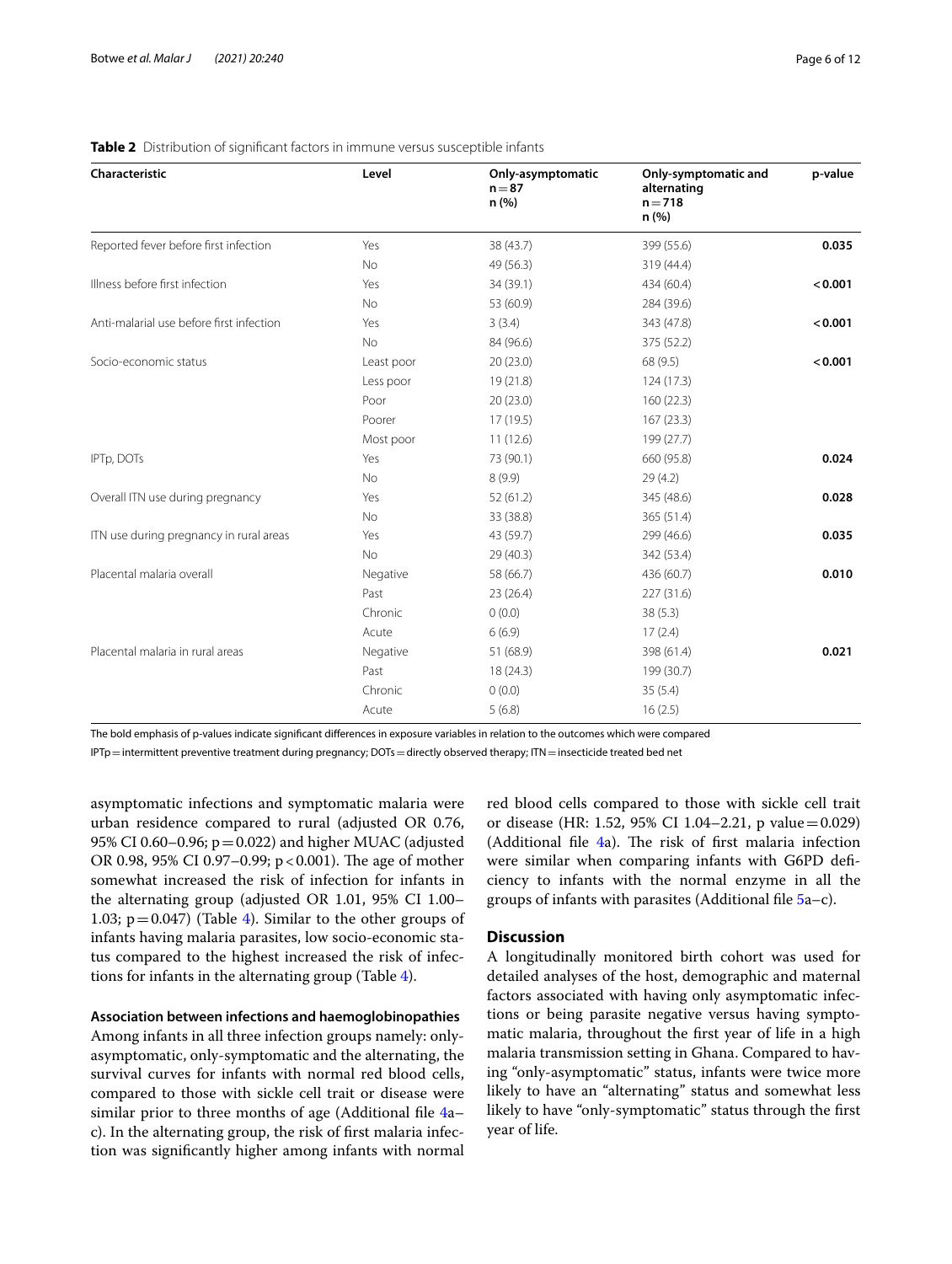

<span id="page-6-1"></span><span id="page-6-0"></span>**Table 3** Relative risk of only-symptomatic or alternating pattern in the first year of life

| Malaria profile   | Crude OR (95% CI)   | p-value | *Adjusted OR (95% CI) | p-value |
|-------------------|---------------------|---------|-----------------------|---------|
| Only-asymptomatic |                     |         |                       |         |
| Only-symptomatic  | $0.79(0.64 - 0.96)$ | 0.019   | $0.77(0.62 - 0.96)$   | 0.019   |
| Alternating       | $2.33(1.89 - 2.86)$ | < 0.001 | $2.21(1.80 - 2.72)$   | < 0.001 |

 $* =$  Adjusted for residence, ITN use, anti-malarial use before a first infection, socioeconomic status and placental malaria

Regular ANC attendance, where education on safe pregnancy practices is also provided, may have improved mothers' personal malaria prevention strategies, as mothers of the infants who were parasite negative attended ANC more frequently and ANC attendance was protective against symptomatic malaria. A similar observation has been made in Uganda, East Africa, where maternal sensitization on malaria prevention was associated with a reduced odds of infection in infants [[34\]](#page-10-30). Additionally,

in this study, mothers of the infants who were parasite negative started ANC earlier and received more doses of tetanus immunizations compared to the other groups of infants. Further, ITN use during pregnancy was associated with infant being parasite negative or having only asymptomatic infections in the frst year of life.

Placental malaria was not a risk of being in any of the parasite positive groups. Nevertheless, while the infants within the only-symptomatic group had the highest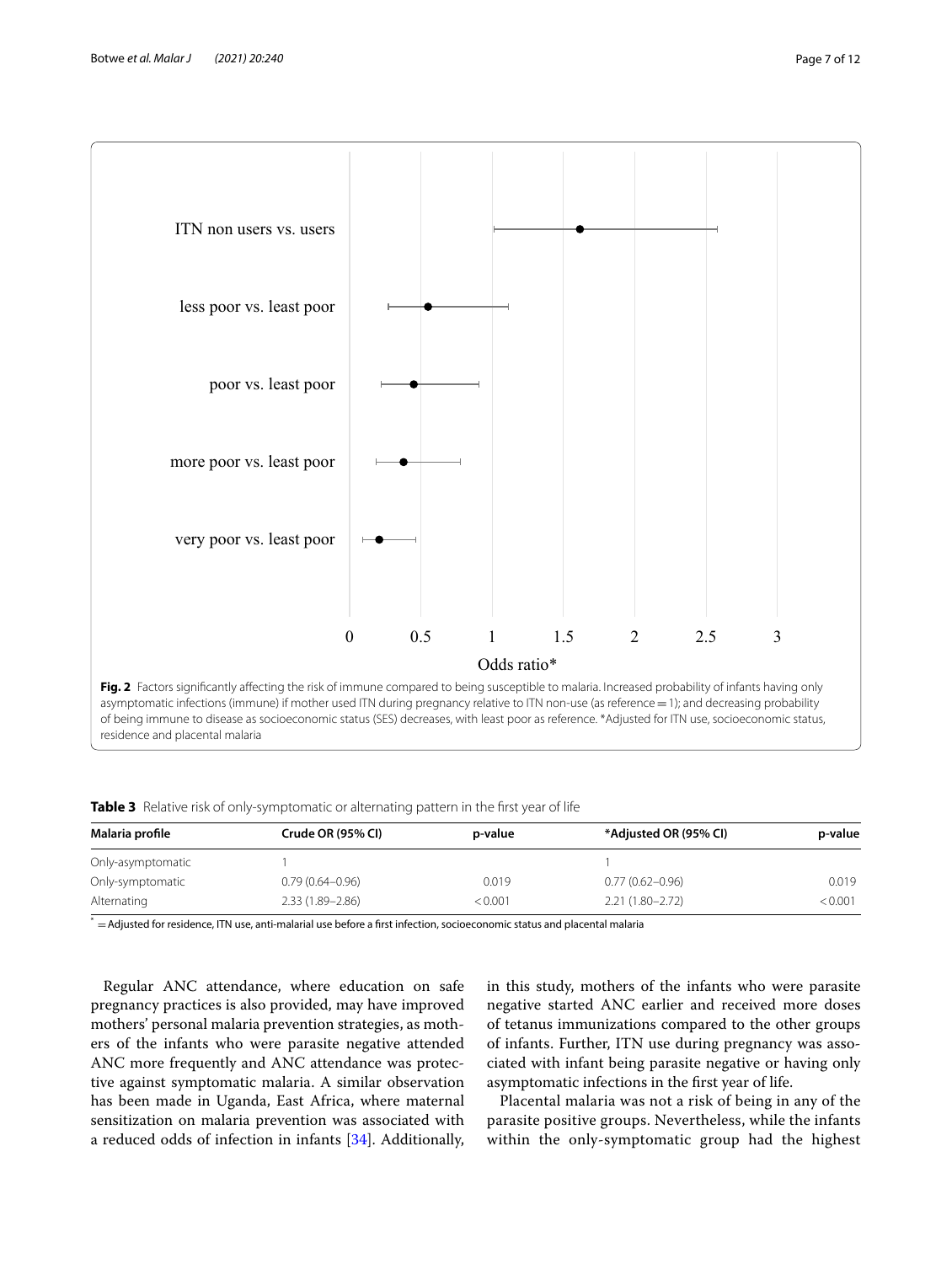| Variable                   | Category      | Only-asymptomatic infect |         | δ                   |         | Only-symptomatic infection |         |                         |         | Alternating         |         |                                   |         |
|----------------------------|---------------|--------------------------|---------|---------------------|---------|----------------------------|---------|-------------------------|---------|---------------------|---------|-----------------------------------|---------|
|                            |               | OR (95% CI)              | p-value | AdjustedOR<br>95%CI | p-value | OR (95% CI)                | p-value | *AdjustedOR<br>(95% Cl) | p-value | OR (95% CI)         | p-value | *AdjustedOR<br>$(95%$ CI)         | p-value |
| Residence                  | Rural         |                          |         |                     |         |                            |         |                         |         |                     |         |                                   |         |
|                            | Urban         | $0.59(0.42 - 0.82)$      | 0.001   | 81 (0.59-1.11)      | 0.193   | $0.92(0.74 - 1.16)$ 0.499  |         | $0.95(0.72 - 1.26)$     | 0.731   | $0.77(0.63 - 0.94)$ |         | $0.011$ 0.76 (0.60-0.96)          | 0.022   |
| ITN <sup>a</sup> usage by  | Yes           |                          |         |                     |         |                            |         |                         |         |                     |         |                                   |         |
| mother during<br>pregnancy | $\frac{1}{2}$ | $0.91(0.63 - 1.34)$      | 0.645   | $91(0.62 - 1.33)$   | 0.610   | 1.04 (0.91-1.9) 0.540      |         | $1.00(0.87 - 1.13)$     | 0.927   | $0.96(0.82 - 1.12)$ | 0.612   | $0.93(0.79 - 1.09)$               | 0.361   |
| Placental malaria          | Negative      |                          |         |                     |         |                            |         |                         |         |                     |         |                                   |         |
|                            | Positive      | $1.06(0.70 - 1.61)$      | 0.789   | $.01(0.65 - 1.56)$  | 0.969   | 1.04 (0.91-1.19) 0.540     |         | 1.03 (0.90-1.17)        | 0.698   | $0.97(0.83 - 1.14)$ | 0.724   | $1.06(0.89 - 1.25)$               | 0.510   |
| SES <sup>b</sup>           | -east poor    |                          |         |                     |         |                            |         |                         |         |                     |         |                                   |         |
|                            | Less poor     | $1.05(0.74 - 1.49)$      | 0.797   | $1.12(0.78 - 1.61)$ | 0.527   | $1.03(0.81 - 1.32)$        | 0.795   | $0.97(0.75 - 1.24)$     | 0.784   | $1.16(0.88 - 1.52)$ | 0.298   | $1.19(0.91 - 1.56)$               | 0.210   |
|                            | Poor          | $1.83(1.12 - 2.99)$      | 0.015   | 83 (1.09-3.05)      | 0.022   | $1.37(1.07 - 1.75)$        | 0.011   | $1.32(1.03 - 1.70)$     | 0.029   | $1.36(1.03 - 1.80)$ | 0.028   | $1.31(0.01 - 1.71)$               | 0.044   |
|                            | Poorer        | $1.64(1.08 - 2.47)$      | 0.019   | .64 (1.05-2.54)     | 0.029   | 1.32 (1.02-1.69)           | 0.032   | $1.22(0.93 - 1.59)$     | 0.152   | $.31(1.00 - 1.73)$  | 0.052   | $1.31(1.00 - 1.72)$               | 0.052   |
|                            | Most poor     | $2.96(1.64 - 5.37)$      | 0.001   | $.98(1.67 - 5.34)$  |         | $< 0.001$ 1.52 (1.19-1.94) | 0.001   | $1.42(1.09 - 1.85)$     | 0.009   | $1.47(1.13 - 1.91)$ | 0.004   | $1.41(1.08 - 1.84)$               | 0.011   |
| Anti-malarial              | $\frac{1}{2}$ |                          |         |                     |         |                            |         |                         |         |                     |         |                                   |         |
| use before<br>infection    | Yes           | $0.82(0.54 - 1.24)$      | 0.347   | $.93(0.64 - 1.36)$  | 0.701   | $0.92(0.80 - 1.05)$ 0.217  |         | $1.00(0.87 - 1.16)$     | 0.992   | $1.05(0.88 - 1.25)$ | 0.591   | $1.13(0.94 - 1.35)$               | 0.193   |
| VUAC <sup>C</sup>          |               | $0.99(0.98 - 1.01)$      | 0.273   |                     |         | $0.98(0.97 - 0.99)$        | 0.004   | 0.98 (0.97-0.99)        | 0.005   | 0.98 (0.97-0.99)    |         | $(66.0 - 10.0)$ 86.0 <b>100.0</b> | 0.001   |
| Age of mother              |               | $1.03(1.00 - 1.06)$      | 0.062   |                     |         | 1.00 (1.00-1.01) 0.363     |         |                         |         | $.01(1.00 - 1.02)$  | 0.046   | $1.01(1.00 - 1.03)$               | 0.047   |
| ANC <sup>d</sup> visits    |               | $0.98(0.87 - 1.11)$      | 0.735   |                     |         | $0.96(0.93 - 1.00)$        | 0.030   | $0.98(0.96 - 1.00)$     | 0.103   | $0.97(0.93 - 1.01)$ | 0.155   |                                   |         |

<span id="page-7-0"></span>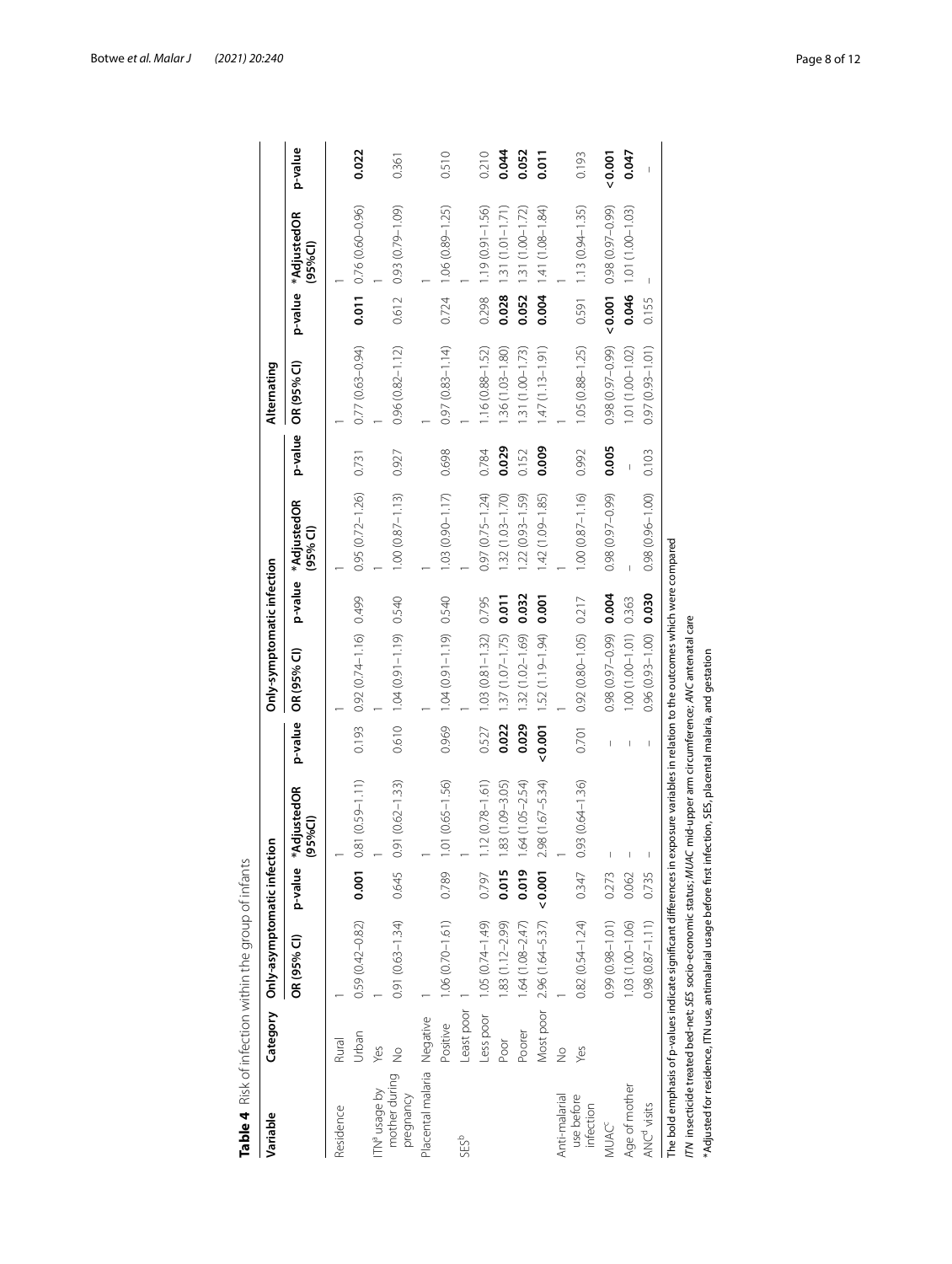proportion of mothers with a past placental malaria, those in the alternating group had the highest proportion of mothers with chronic placental malaria; and the parasite negative and only-asymptomatic groups had the highest proportion of mothers without placental malaria and lowest proportion of mothers with chronic placental malaria. Some studies have showed that the infants born to mothers with placental malaria are less protected against malaria [[16](#page-10-31), [35\]](#page-10-32), or that compared to infants with passively transferred maternal IgG, those without have a reduce risk of symptomatic malaria [[18](#page-10-33), [19,](#page-10-34) [36\]](#page-10-35), but others did not show such associations [[5](#page-10-5), [8](#page-10-7), [15](#page-10-14)]. Studies focused on maternal antibodies and malaria susceptibility during infancy may achieve consistency by stratifying according to how infections are presented longitudinally among infants.

The delivery place of an infant may have important implications for malaria control, as most infants born in private maternity homes belonged to the susceptible groups and majority of those born in a public/stateowned health facility were in the parasite negative and only-asymptomatic groups. Further, infants in the parasite negative group had a high SES and a mother aged above 20 years who received three doses of SP IPTp and with a maximum of two other children. Older mothers with a higher SES, fewer children and more compliant with IPTp are probably better able to care for themselves and their children. Similar to these fndings, maternal wealth has been shown to reduce parasitaemia [[34](#page-10-30), [37\]](#page-11-0). On the contrary, no signifcant association between IPTp use and risk of malaria during infancy has been shown [[38\]](#page-11-1). Multiple longitudinal studies in diferent malaria transmission settings which demonstrate that the combined interactions between IPTp usage, delivery place, maternal age, parity and placental malaria have efects during infancy may be relevant to malaria control strategies.

Host characteristics were similar between the parasite negative and only-asymptomatic groups, as well as between the alternating and only-symptomatic groups, and thus the latter groups (alternating and only-symptomatic) were considered as a single susceptible group and compared to the only-asymptomatic group in some analyses. This decision was also based on the fact that parasites were detected only by light microscopy. Given the limited sensitivity of light microscopy compared to polymerase chain reaction (PCR) based detection [[39](#page-11-2)], it was expected that some of the infants classifed as parasite negative may harbour parasites below the detection limit of microscopy. Thus, the analyses highlighting the differences between the only-asymptomatic and the groups susceptible to symptomatic malaria are considered optimal based on the current WHO gold standard (microscopy) of malaria diagnoses globally [[1\]](#page-10-0).

Within the groups of infants having parasites, low SES increased risk of infection, while increasing MUAC (a marker of nourishment) and urban residence reduced the risk. Further, among the only-symptomatic group, higher morbidity (more reported fevers, elevated temperature and illnesses) and more reported (by caregivers) intake of anti-malarials by infant before the frst detectable infection was observed. Additionally, the only-symptomatic group had higher residence in rural areas compared to the parasite negative or only-asymptomatic groups. These findings support other reports which show that symptomatic malaria in infants tend to flourish where there is poverty and interventions which focus on improving SES or reducing infant morbidities could positively impact control efforts [[34,](#page-10-30) [40](#page-11-3)]. Nonetheless, the frequency of morbidities before the frst detectable microscopic infection was signifcantly low and may be an indicator of being less susceptible to symptomatic malaria during the frst months of life.

In the groups of infants having parasites, the protective efects of sickle cell trait were observed beginning from three months of age, where maternal antibodies begin to wane  $[41]$  $[41]$ , thus leading to increased infections  $[4]$  $[4]$ . Infants having the alternating sequence pattern of infection and sickle cell trait or disease had their frst infections latter than their counterparts with normal red blood cells, thus supporting the observation that the presence of sickle cell trait protects against or delays the onset of symptomatic malaria  $[42-44]$  $[42-44]$  $[42-44]$ . The results also showed that the time to a frst infection was similar between infants with G6PD deficiency trait and those with the normal enzyme in all groups. A protective association between G6PD defciency and malaria through the frst year of life may be easier to detect in studies which focus on sex-linkage or malaria-severity [\[45](#page-11-7)].

Regarding demographic factors, Apinjoh et al*.* [[17](#page-10-15)] showed that infants born in the dry (low) malaria transmission season are protected while those born in the wet (high) malaria transmission season are more susceptible to malaria. Similarly, in this study infants who were in only-asymptomatic group (immune protection against disease) were mostly born in the low transmission season while those with the alternating sequence pattern of infection were mostly born in the high malaria transmission season. Nevertheless, when immunity (protection against parasites) is perceived as being parasite negative, an opposite observation with births occurring more frequently during the high (versus low) malaria transmission season in the parasite negative group is made. The infants in the parasite negative group were more likely to live in urban areas and had the highest socio-economic status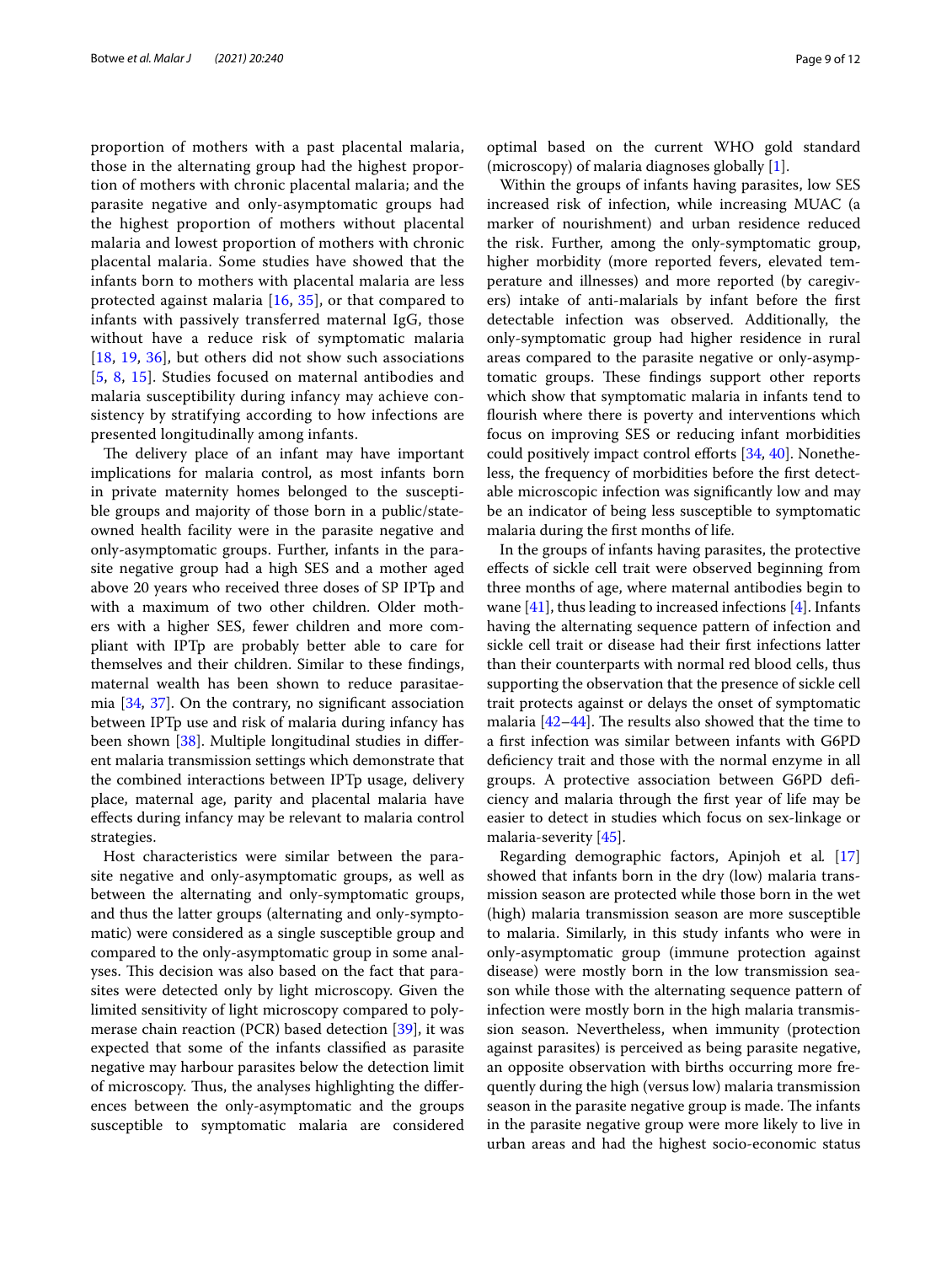(SES), suggesting that despite birth in a high malaria transmission season, exposure to mosquitoes may be less and consequently malaria parasites may be absent, if the infant is resident in an urban area and lives in a high SES household.

By restricting the analyses to those with at least eight samples, a selection bias towards mothers/infants that better complied to the monthly follow ups, which could have infuenced the selection and number of infants examined per group in this study was contemplated. Nevertheless, the sample size analysed (1264 infants) provided sufficient statistical power to detect an effect and, the interpretations in this study are relevant in the context of the WHO's gold standard (light microscopy) for the diagnosis of malaria globally [[1\]](#page-10-0). In addition to the impracticability of examining by molecular methods all the monthly parasite positive and negative samples from 1264 infants, another potentially important limitation is the lack of data on the HIV status of infants involved in this longitudinal cohort analyses. However, this limitation may not have signifcantly afected the study outcomes because the HIV incidence of all ages in 2010 was low (1.3 new cases/1000 individuals; CI 1.1–1.6) while 1300 (CI 1000–1700) new HIV infections were averted due to preventive mother to child transmission strategies in Ghana [[46\]](#page-11-8). Although the analyses of samples were not made using molecular methods, the strength of this study lies in the power of cohort, the detailed analyses of multiple host, demographic and maternal factors, the frequency of scheduled sampling and the duration of monitoring over the entire frst year of life.

## **Conclusions**

Of all the potential risk factors assessed, poor socio-economic status and maternal ANC attendance, ITN and IPTp use were most consistently associated with symptomatic malaria. Importantly, although raising socio-economic status is arguably a longer-term endeavour, simple measures such as encouraging maternal ANC attendance, ITN and IPTp use have signifcantly positive impact on infant outcomes not only at birth, but throughout the first year of life. This study supports the continued implementation of these malaria control measures.

#### **Abbreviations**

ANC: Antenatal care; G6PD: Glucose-6-phosphate dehydrogenase; IPTp: Intermittent preventive treatment during pregnancy; ITN: Insecticide treated bed net; MUAC: Mid-upper arm circumference; PCR: Polymerase chain reaction; SES: Socio-economic status.

#### **Supplementary Information**

The online version contains supplementary material available at [https://doi.](https://doi.org/10.1186/s12936-021-03752-9) [org/10.1186/s12936-021-03752-9](https://doi.org/10.1186/s12936-021-03752-9).

<span id="page-9-1"></span><span id="page-9-0"></span>**Additional fle 1: Table S1.** Distribution of host characteristics between groups of infants.

<span id="page-9-2"></span>Additional file 2: Table S2. Distribution of maternal and pregnancy factors between groups of infants.

<span id="page-9-3"></span>**Additional fle 3: Table S3.** Parasite negative versus only-asymptomatic\*, only-symptomatic\* and alternating\*.

<span id="page-9-4"></span>**Additional fle 4: Figure S1.** Sickle cell variation and time to frst malaria infection.

**Additional fle 5: Figure S2.** G6PD defciency and time to frst malaria infection.

#### **Acknowledgements**

We thank community leaders, mothers and infants who participated in the Kintampo Birth Cohort Study. We are also grateful to Management and Staf at Kintampo Health Research Centre who facilitated feld work and data collection.

#### **Authors' contributions**

AKB contributed to the design, data analyses and writing of this manuscript, FBO contributed to the data analyses and writing, SG contributed to data analyses, SOA contributed to the design and writing, MA contributed to data analyses and writing, KPA contributed to the design, data analyses and writing, AF contributed to the design, data analyses and writing and FO contributed to the design, data analyses and writing of this manuscript. All authors read and approved the fnal manuscript.

#### **Funding**

Open access funding provided by Karolinska Institute. The Kintampo Birth Cohort Study from 2008 to 2011 was supported by Division of Microbiology and Infectious Disease, National Institute of Allergy and Infectious Diseases, US National Institutes of Health (Grant Number HHSN266200400016C), the Gates Malaria Partnership, London School of Hygiene and Tropical Medicine, and Malaria Capacity Development Consortium. This study is a SMART project that was supported in part by the EDCTP2 Programme through the European Union (grant number TMA-2015-SF1001), the Swedish Research Links Grant from the Swedish Research Council (A. Färnert), and the Kintampo Health Research Centre. A. Botwe was supported in PhD programme through the DELTAS Africa Initiative [DEL-15–003]. The funding bodies played no role in writing this manuscript.

#### **Availability of data and materials**

The datasets used and/or analysed during the current study are available from the corresponding author on reasonable request.

#### **Declarations**

#### **Ethics approval and consent to participate**

This study was granted ethical approval from the Kintampo Health Research Centre (KHRC) Institutional Ethics Committee (Office for Human Research Protections federal wide assurance number is 00011103 and Institutional Research Board registration number is 0004854). Additional approval for this study (Dnr 2018/1967–32) was from the Regional Ethics Board of Stockholm. Ethical approvals for the original birth cohort study were from KHRC, Ghana Health Service and London School of Hygiene and Tropical Medicine. Mothers gave consent for themselves and their infants to participate in the birth cohort study.

#### **Consent for publication**

Not applicable.

#### **Competing interests**

All authors declare that they have no competing interests.

#### **Author details**

<sup>1</sup> Kintampo Health Research Centre, Ghana Health Service, Kintampo, Ghana. <sup>2</sup> Division of Infectious Diseases, Department of Medicine Solna, Karolinska Institutet, Stockholm, Sweden. <sup>3</sup> Kenya Medical Research Institute-Wellcome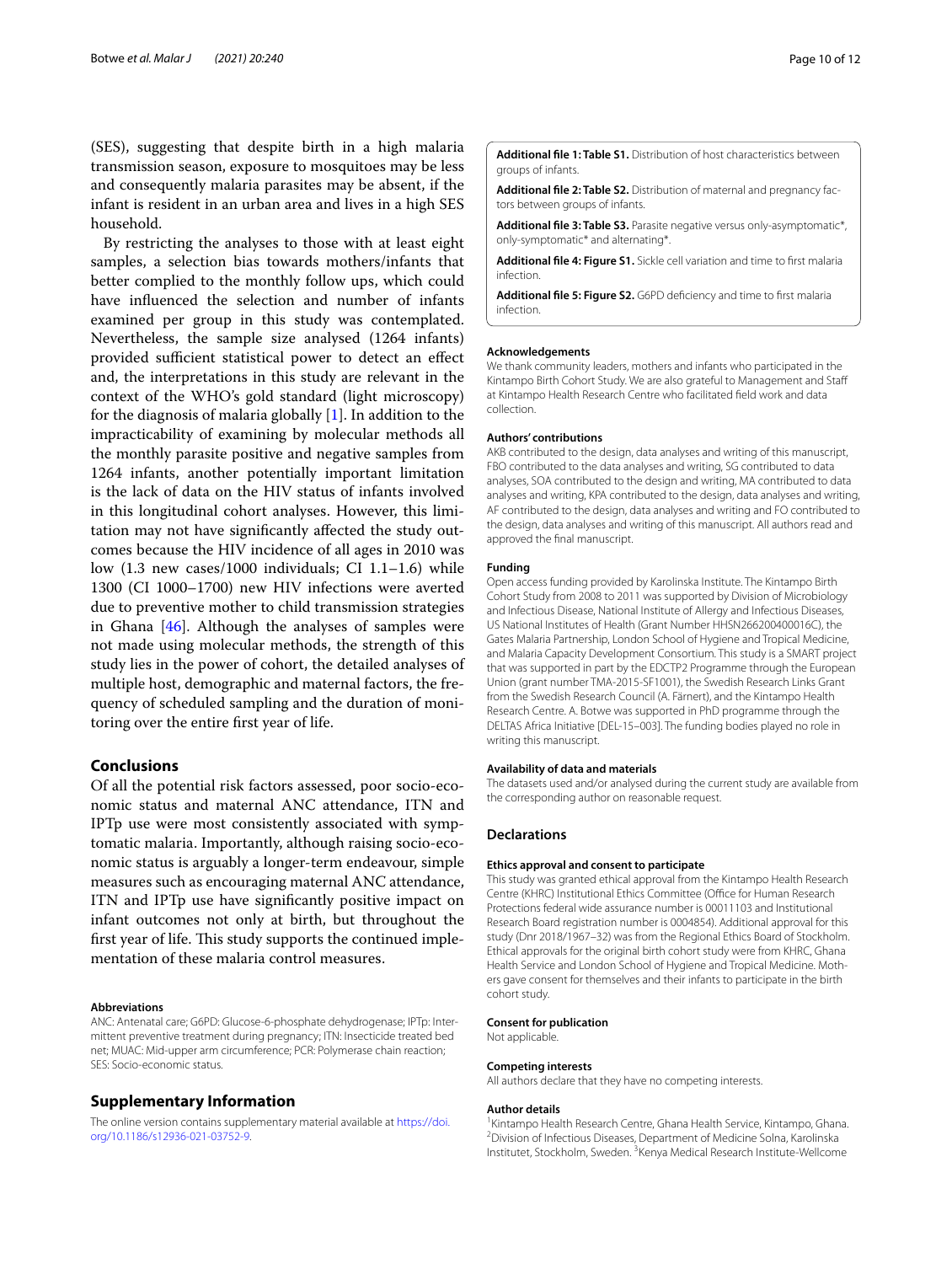Trust Research Programme, Kilifi, Kenya. <sup>4</sup>Institute of Health Research, University of Health and Allied Sciences, Ho, Ghana. <sup>5</sup> Center for Molecular Medicine, Karolinska Institutet, Stockholm, Sweden. <sup>6</sup>Department of Infectious Diseases, Karolinska University Hospital, Stockholm, Sweden. <sup>7</sup> Centre for Infectious Diseases, Parasitology, Heidelberg University Hospital, Heidelberg, Germany.

## Received: 22 May 2020 Accepted: 7 May 2021 Published online: 29 May 2021

#### **References**

- <span id="page-10-0"></span>1. WHO. World Malaria Report. Geneva, World Health Organization; 2019. [https://www.who.int/publications-detail/world-malaria-report-2019.](https://www.who.int/publications-detail/world-malaria-report-2019) Accessed 22 Jan 2020.
- <span id="page-10-1"></span>2. Idro R, Bitarakwate E, Tumwesigire S, John CC. Clinical manifestations of severe malaria in the highlands of southwestern Uganda. Am J Trop Med Hyg. 2005;72:561–7.
- <span id="page-10-2"></span>3. Marsh K, Forster D, Waruiru C, Mwangi I, Winstanley M, Marsh V, et al. Indicators of life-threatening malaria in African children. N Engl J Med. 1995;332(21):1399–404.
- <span id="page-10-3"></span>4. Natama HM, Rovira-Vallbona E, Some MA, Zango SH, Sorgho H, Guetens P, et al. Malaria incidence and prevalence during the frst year of life in Nanoro, Burkina Faso: a birth-cohort study. Malar J. 2018;17:163.
- <span id="page-10-5"></span>5. Wagner G, Koram K, McGuinness D, Bennett S, Nkrumah F, Riley E. High incidence of asymptomatic malara infections in a birth cohort of children less than 1 year of age in Ghana, detected by multicopy gene polymerase chain reaction. Am J Trop Med Hyg. 1998;59:115–23.
- <span id="page-10-6"></span>6. Franks S, Koram KA, Wagner GE, Tetteh K, McGuinness D, Wheeler JG, et al. Frequent and persistent, asymptomatic *Plasmodium falciparum* infections in African infants, characterized by multilocus genotyping. J Infect Dis. 2001;183:796–804.
- <span id="page-10-4"></span>7. Ceesay SJ, Koivogui L, Nahum A, Taal MA, Okebe J, Afara M, et al. Malaria prevalence among young infants in diferent transmission settings. Africa Emerg Infect Dis. 2015;21:1114–21.
- <span id="page-10-7"></span>8. Riley EM, Wagner GE, Ofori MF, Wheeler JG, Akanmori BD, Tetteh K, et al. Lack of association between maternal antibody and protection of African infants from malaria infection. Infect Immun. 2000;68:5856–63.
- <span id="page-10-8"></span>9. Amaratunga C, Lopera-Mesa TM, Brittain NJ, Cholera R, Arie T, Fujioka H, et al. A role for fetal hemoglobin and maternal immune IgG in infant resistance to *Plasmodium falciparum* malaria. PLoS ONE. 2011;6:e14798.
- <span id="page-10-10"></span>10. Pasvol G, Weatherall DJ, Wilson RJ. Effects of foetal haemoglobin on susceptibility of red cells to *Plasmodium falciparum*. Nature. 1977;270:171–3.
- <span id="page-10-13"></span>11. Achidi EA, Perlmann H, Salimonu LS, Perlmann P, Walker O, Asuzu MC. A longitudinal study of seroreactivities to *Plasmodium falciparum* antigens in Nigerian infants during their frst year of life. Acta Trop. 1995;59:173–83.
- <span id="page-10-9"></span>12. Kassim OO, Ako-Anai KA, Torimiro SE, Hollowell GP, Okoye VC, Martin SK. Inhibitory factors in breastmilk, maternal and infant sera against in vitro growth of *Plasmodium falciparum* malaria parasite. J Trop Pediatr. 2000;46:92–6.
- <span id="page-10-11"></span>13. Coalson JE, Walldorf JA, Cohee LM, Ismail MD, Mathanga D, Cordy RJ, et al. High prevalence of *Plasmodium falciparum* gametocyte infections in school-age children using molecular detection: patterns and predictors of risk from a cross-sectional study in southern Malawi. Malar J. 2016;15:527.
- <span id="page-10-12"></span>14. Njama-Meya D, Kamya MR, Dorsey G. Asymptomatic parasitaemia as a risk factor for symptomatic malaria in a cohort of Ugandan children. Trop Med Int Health. 2004;9:862–8.
- <span id="page-10-14"></span>15. Hogh B, Marbiah NT, Burghaus PA, Andersen PK. Relationship between maternally derived anti-*Plasmodium falciparum* antibodies and risk of infection and disease in infants living in an area of Liberia, west Africa, in which malaria is highly endemic. Infect Immun. 1995;63:4034–8.
- <span id="page-10-31"></span>16. Bonner PC, Zhou Z, Mirel LB, Ayisi JG, Shi YP, van Eijk AM, et al. Placental malaria diminishes development of antibody responses to *Plasmodium falciparum* epitopes in infants residing in an area of western Kenya where *P. falciparum* is endemic. Clin Diagn Lab Immunol. 2005;12:375–9.
- <span id="page-10-15"></span>17. Apinjoh TO, Anchang-Kimbi JK, Mugri RN, Njua-Yaf C, Tata RB, Chi HF, et al. Determinants of infant susceptibility to malaria during the frst year of life in south western Cameroon. Open Forum Infect Dis. 2015;2:ofv012.
- <span id="page-10-33"></span>18. Sehgal VM, Siddjiqui WA, Alpers MP. A seroepidemiological study to evaluate the role of passive maternal immunity to malaria in infants. Trans R Soc Trop Med Hyg. 1989;83(Suppl):105–6.
- <span id="page-10-34"></span>19. Kangoye DT, Nebie I, Yaro JB, Debe S, Traore S, Ouedraogo O, et al. *Plasmodium falciparum* malaria in children aged 0–2 years: the role of foetal haemoglobin and maternal antibodies to two asexual malaria vaccine candidates (MSP3 and GLURP). PLoS ONE. 2014;9:e107965.
- <span id="page-10-16"></span>20. Muirhead-Thomson RC. The distribution of anopheline mosquito bites among diferent age groups; a new factor in malaria epidemiology. BMJ. 1951;1:1114–7.
- <span id="page-10-17"></span>21. Marsh K, Kinyanjui S. Immune effector mechanisms in malaria. Parasite Immunol. 2006;28(1–2):51–60.
- <span id="page-10-18"></span>22. Proietti C, Verra F, Bretscher MT, Stone W, Kanoi BN, Balikagala B, et al. Infuence of infection on malaria-specifc antibody dynamics in a cohort exposed to intense malaria transmission in northern Uganda. Parasite Immunol. 2013;35(5–6):164–73.
- <span id="page-10-19"></span>23. Brown AE, Kain KC, Pipithkul J, Webster HK. Demonstration by the polymerase chain reaction of mixed *Plasmodium falciparum* and *P. vivax* infections undetected by conventional microscopy. Trans R Soc Trop Med Hyg. 1992;86:609–12.
- <span id="page-10-20"></span>24. Goncalves BP, Drakeley C, Bousema T. Infectivity of microscopic and submicroscopic malaria parasite infections in areas of low malaria endemicity. J Infect Dis. 2016;213:1516–7.
- <span id="page-10-21"></span>25. Asante KP, Owusu-Agyei S, Cairns M, Dodoo D, Boamah EA, Gyasi R, et al. Placental malaria and the risk of malaria in infants in a high malaria transmission area in Ghana: a prospective cohort study. J Infect Dis. 2013;208:1504–13.
- <span id="page-10-22"></span>26. Botwe AK, Owusu-Agyei S, Asghar M, Hammar U, Oppong FB, Gyaase S, et al. Profiles of Plasmodium falciparum infections detected by microscopy through the frst year of life in Kintampo a high transmission area of Ghana. PLoS ONE. 2020;15:e0240814.
- <span id="page-10-23"></span>27. Owusu-Agyei S, Nettey OE, Zandoh C, Sulemana A, Adda R, Amenga-Etego S, et al. Demographic patterns and trends in central Ghana: baseline indicators from the Kintampo health and demographic surveillance system. Glob Health Action. 2012;5:1–11.
- <span id="page-10-24"></span>28. Dery DB, Brown C, Asante KP, Adams M, Dosoo D, Amenga-Etego S, et al. Patterns and seasonality of malaria transmission in the forestsavannah transitional zones of Ghana. Malar J. 2010;9:314.
- <span id="page-10-25"></span>29. Carter N, Pamba A, Duparc S, Waitumbi JN. Frequency of glucose-6-phosphate dehydrogenase defciency in malaria patients from six African countries enrolled in two randomized anti-malarial clinical trials. Malar J. 2011;10:241.
- <span id="page-10-26"></span>30. Waterfall CM, Cobb BD. Single tube genotyping of sickle cell anaemia using PCR-based SNP analysis. Nucleic Acids Res. 2001;29:E119.
- <span id="page-10-27"></span>31. Asante KP, Owusu-Agyei S, Cairns M, Boamah E, Manu G, Twumasi M, et al. Non-malaria fevers in a high malaria endemic area of Ghana. BMC Infect D. 2016;16:327.
- <span id="page-10-28"></span>32. WHO. Malaria Terminology. Geneva, World Health Organization; 2018. [http://www.who.int/malaria/visual-refresh/en/WHO/HTM/GMP/2016.6.](http://www.who.int/malaria/visual-refresh/en/WHO/HTM/GMP/2016.6) Accessed on 24 Sept 2019.
- <span id="page-10-29"></span>33. Liang K-Y, Zeger SL. Longitudinal data analysis using generalized linear models. Biometrika. 1986;73:13–22.
- <span id="page-10-30"></span>34. Wanzira H, Katamba H, Okullo AE, Agaba B, Kasule M, Rubahika D. Factors associated with malaria parasitaemia among children under 5 years in Uganda: a secondary data analysis of the 2014 malaria indicator survey dataset. Malar J. 2017;16:191.
- <span id="page-10-32"></span>35. Le Port A, Watier L, Cottrell G, Ouedraogo S, Dechavanne C, Pierrat C, et al. Infections in infants during the first 12 months of life: role of placental malaria and environmental factors. PLoS ONE. 2011;6:e27516.
- <span id="page-10-35"></span>36. Khattab A, Chia YS, May J, Le Hesran JY, Deloron P, Klinkert MQ. The impact of IgG antibodies to recombinant *Plasmodium falciparum* 732var CIDR-1alpha domain in mothers and their newborn babies. Parasitol Res. 2007;101:767–74.